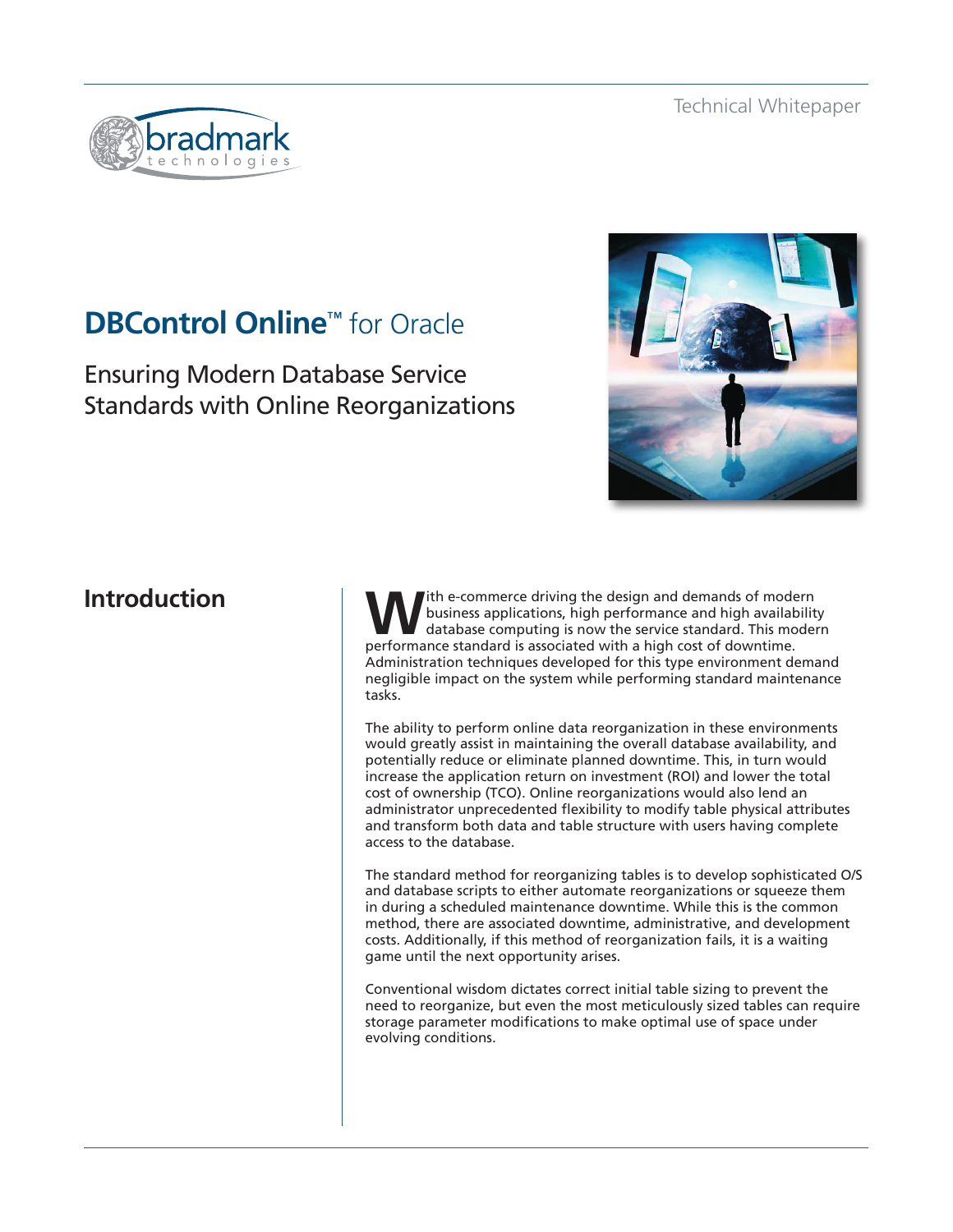# **Reasons to Reorganize**

Tables and their dependant objects are subject to reorganization in order to make the most efficient use of space, prevent performance issues, or conform to new hardware architecture.

Consider the following conditions.

# **Archiving**

The purpose of archiving is to reduce online space requirements of data and improve the performance of applications by shrinking data sets. Archiving alone, however, does not produce these benefits. A reorganization is the critical next step in order to realize the space savings and performance benefits of the archiving process.

Large delete operations, such as archiving, leave holes in table segments. Even though a significant portion of the data has been removed from a table, the internal free space is not returned to the database for use by other objects. A reorganization compacts the data segment, and the internal free space is returned to the database.

After archiving, the high-water mark (HWM) for a table remains unchanged. Full table scan operations, such as reporting, are still traversing the entire table segment, even if most of it is empty. A reorganization lowers the highwater mark, which increases the performance of these operations and reaps the full benefit of the data reduction.

# **Space Reclamation**

When free space in a tablespace is located at the end of a data file, the data file can be resized, and that free space can be returned to the operating system for other uses. If the free space is in the middle of a tablespace, however, reorganizations are needed in order to compact data and shift that free space to the end of the data file. Returning free space to the operating system allows for more efficient use of expensive disk systems, and it extends the life of hardware purchases.

# **Table Deviation from Initial Storage Parameter Design**

When a table is initially created, the DBA must estimate the following storage parameters.

# **Block Space Utilization Parameters**

| <b>PCTFREE</b>  | Specifies the amount of space available for updates on<br>existing rows in a block.                                                                                                        |
|-----------------|--------------------------------------------------------------------------------------------------------------------------------------------------------------------------------------------|
| <b>PCTUSED</b>  | Sets threshold for space used to prevent updates from<br>occurring on the block. If the data block usage falls below<br>this specified parameter, the block will be subject to<br>updates. |
| <b>INITRANS</b> | Specifies the initial number of transactions that can<br>concurrently update the rows in a data block.                                                                                     |
| <b>MAXTRANS</b> | Specifies the maximum number of transactions that can<br>concurrently update the rows in a data block.                                                                                     |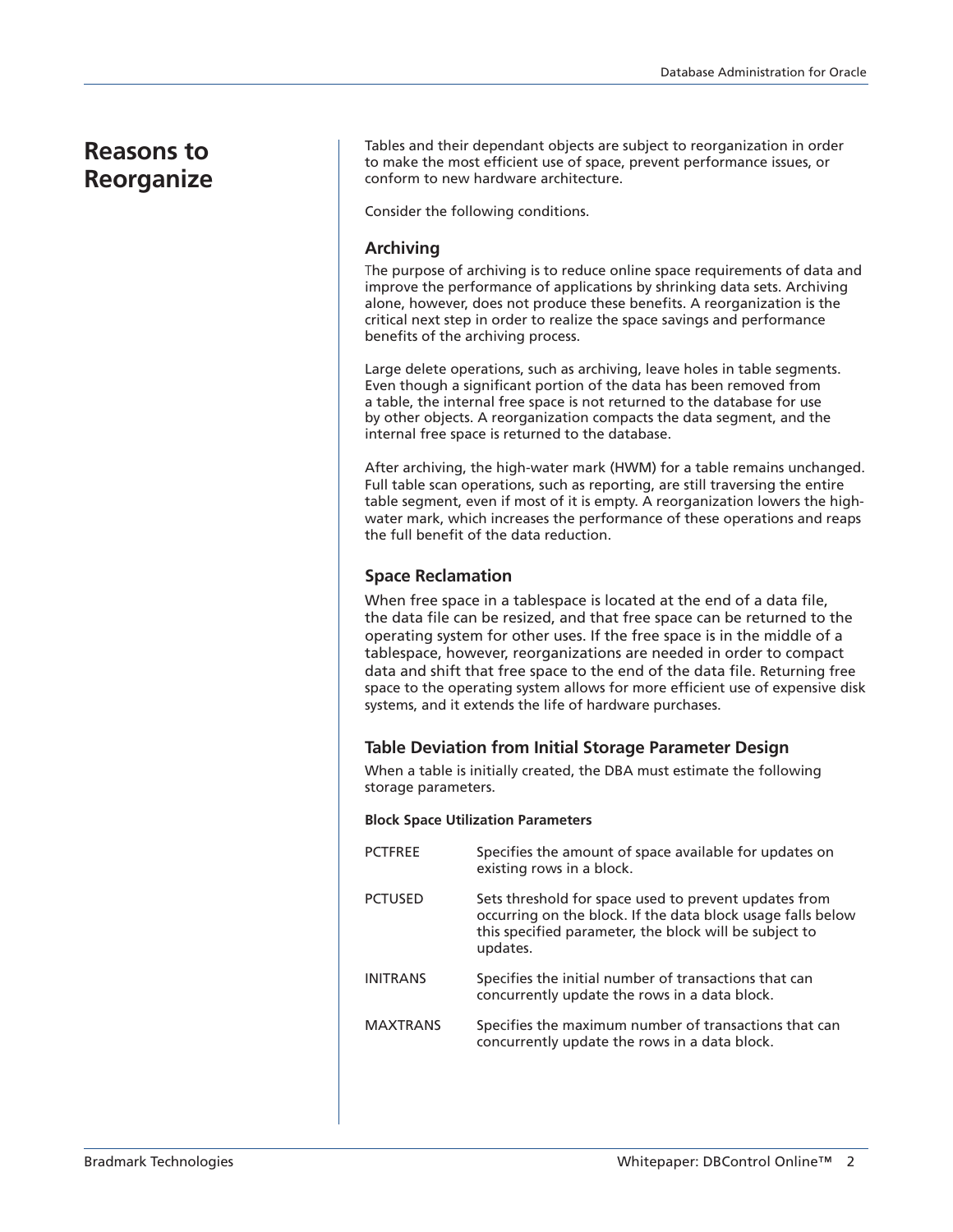#### *Extent Allocation Parameters*

| Sets the size for the initial table extent.                                                                                                                               |
|---------------------------------------------------------------------------------------------------------------------------------------------------------------------------|
| Specifies the size of allocated extents until PCTINCREASE<br>parameter is applied.                                                                                        |
| Minimum number of extents a table should allocate.                                                                                                                        |
| Maximum number of extents a table can allocate.                                                                                                                           |
| The third and each consecutive extent are subject to a<br>compounding space increment determined as a product of<br>the NEXT storage parameter and the pctincrease value. |
|                                                                                                                                                                           |

Since the previous parameters are estimated at the creation of a table, they are subject to correction. Once production data is introduced to the table, the true behavior of the data concerning update size and frequency can be established. From this analysis, storage parameters can be optimized to meet actual performance demands requiring a reorganization.

# **Adherence to Industry "Best Practices"**

As of Oracle 8i, best practices include the use of locally managed tablespaces. This allows for automatic sizing of all new extents with standard sizing, removing any concern with free extent fragmentation. The local method keeps track of extents with the use of bitmaps, removing the need to access the data dictionary. Storage, performance, and administration efficiency are gained from locally managed tables. A second method to prevent inefficient use of space apart from using locally managed tables is accomplished by setting the extent storage parameter PCTINCREASE =0 and the INTIAL and NEXT parameters equal to one another. This allows for allocation of uniform extents and predictable sizing requirements. Tables with like-size extents can share a tablespace designed for a standard extent allocation requirement. This segregation allows for equal extent allocation per tablespace depending whether the table is considered small, medium, or large.

# **Removal of Row Chaining and Row Migration**

Row chaining occurs when a row is inserted or updated, and the row size becomes greater than the original data block size. When this occurs, Oracle splits the data for the row in a chain of data blocks reserved for that segment. Row chaining is a complication resulting from data block sizing incompatibilities. Row migration occurs when a row is updated, and will not fit in the originating data block. Oracle migrates the row to a new block.

Oracle must link the original row to the new block containing the migrated row. Both row chaining and row migration decrease performance and potentially waste database space.

#### **Partitioning of Large Tables**

Partitioning of large tables greatly improves table manageability by enabling DBAs to split tables and indexes into smaller, independent units. This divides the maintenance process, such as table analysis and online backups, into efficient, manageable tasks.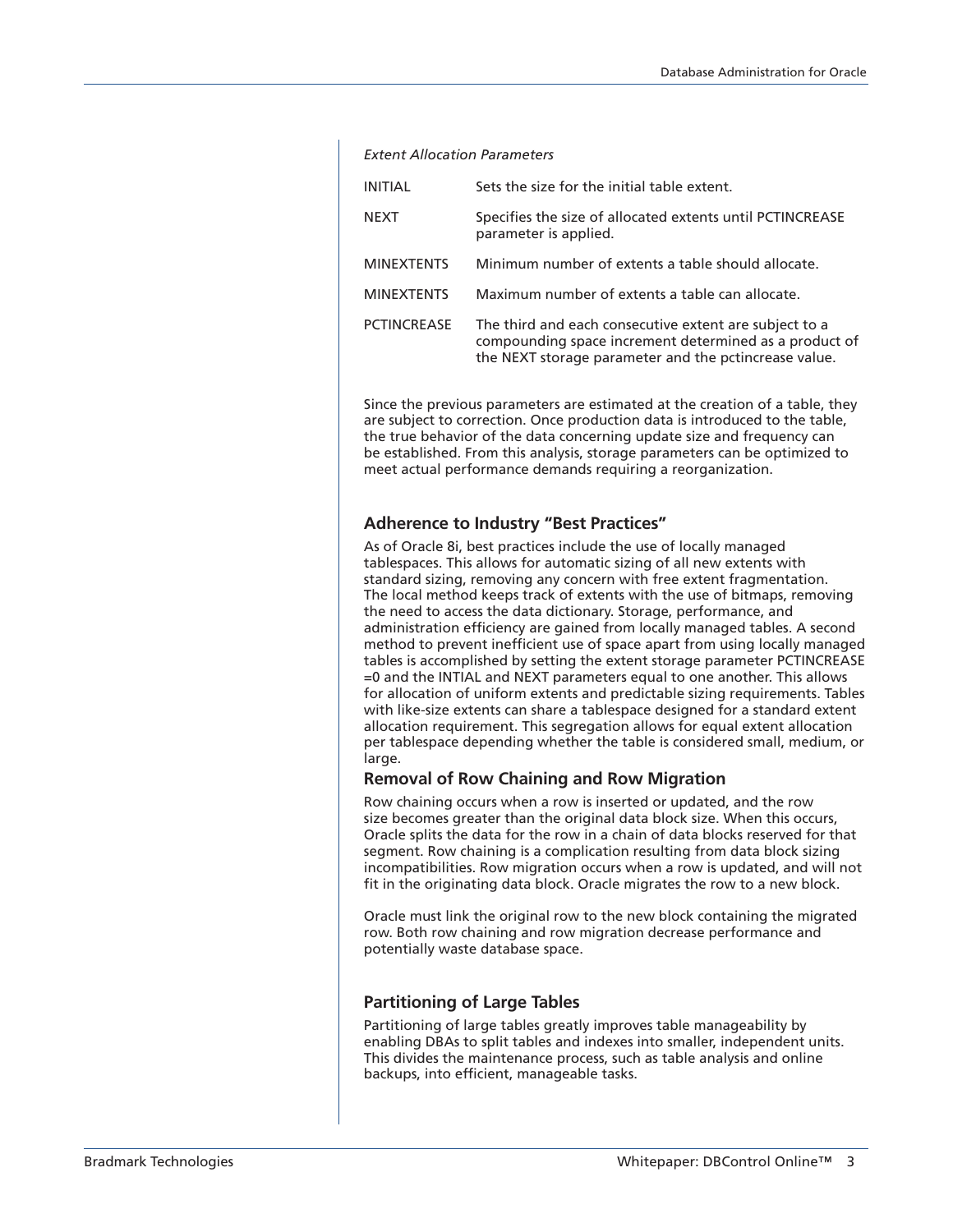# **Transformation to Index Organized Table (IOT)**

An Index Organized Table (IOT) is a table that has its contents organized as a B-tree index. There are no separate storage requirements for the index and table, as they are now consolidated into one database object. Index organized tables save space, consolidate query efforts into one object, and increase performance on primary key-based queries. The performance gain and storage space saved are worth the reorganization.

All of the prior examples are justifiable reasons to reorganize a table. The trade-off comes about when the potential negative impact of the reorganization is weighed against the performance benefit gained from it. Traditional methods of reorganization come with some risk and time considerations in which minor performance issues may be neglected. The general guidelines of traditional table reorganizations follow.

Offline reorganizations must be carefully orchestrated, particularly if the maintenance window is very small, as it is in many OLTP environments. Any mistake is associated with a large financial burden if it is not quickly remedied, adding additional stresses to an already regimented time frame. Today's databases with large table sizes and high availability requirements create a critical need for online table reorganization capabilities to maximize uptime and performance.

# *The process of taking a tablespace offline:*

- *• Create a new temporary table (TT1) with optimal storage parameters.*
- *• Copy data from original table (T1) to the temporary table (TT1).*
- *• Drop the original table.*
- *• Rename (TT1) to (T1).Recreate indexes and apply constraints.*
- *• Recreate dependencies.*
- *• Bring tablespace online.*

Enterprise class business applications must be available to all users in all time zones. Being able to perform most reorganization tasks online provides the unprecedented advantage of time, as there is no interruption of data flow. Most service level agreements for SAP and financial environments demand 99.9% uptime, with an obviously negligible maintenance window.

The cost of downtime is such that online reorganizations are as valuable service as online backups. With online reorganization, there is no time constraint to consider for table reorganization.

Bradmark's **DBControl Online** provides the capability to reorganize a table and its respective objects while transactions are running against it. Application of this technology includes online capability to:

- *• Add, modify, and drop indexes*
- *• Add, modify, and drop partitions and their respective attributes*
- *• Add, modify, and drop sub-partitions*
- *• Partition and de-partition tables*
- *Modify a table for index organization, or vice versa*

# **Reorganization Method**

**Traditional** 

**Online Reorganization Benefits**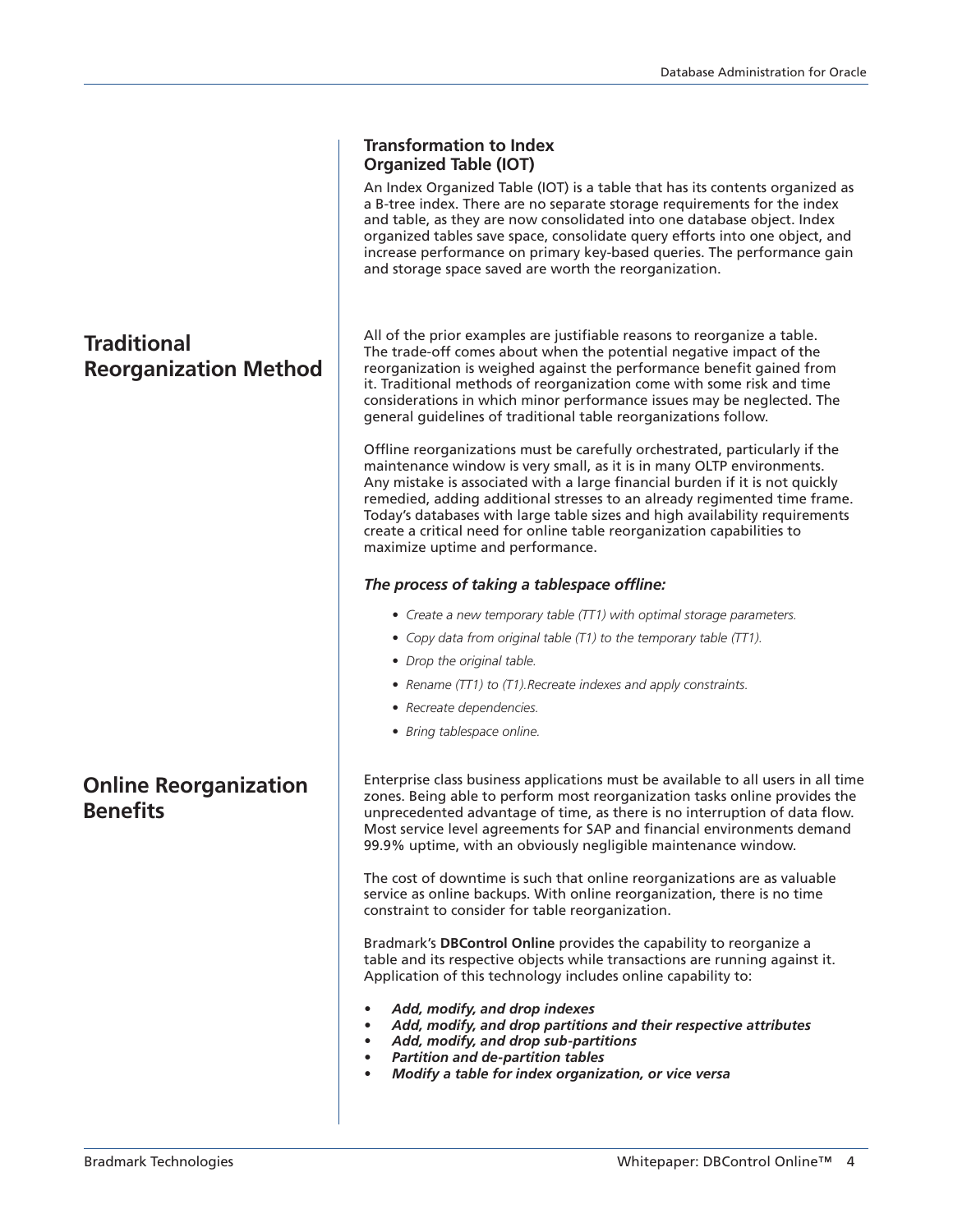DBControl Online provides a method that drastically reduces the downtime usually associated with table reorganizations. Tables can be augmented online to help achieve availability requirements. Standard methods of offline reorganization do not provide the efficient, fault-tolerant environment required to meet high availability standards.

The general DBControl Online method to online reorganization and structural change follows.

#### *Setup Phase*

From the appropriate Online Reorganization dialog box, the changed table information serves as the template in which a new table is created with the modified parameters.

## *Replication Phase*

Incoming DML statements running against the table are recorded into a log table, and data stored in the original table is loaded into the newly reorganized table.

# *Synchronization Phase*

DBControl Online will optionally apply transactions to keep the original and reorganized tables in synch until the Active Refresh or Switchover phase begins. The Active Refresh aggressively applies transactions to the reorganized table just prior to the Switchover.

# *Switchover Phase*

Several criteria can be set, such as a threshold on table activity, to control when Switchover begins. At Switchover, the newly reorganized table assumes the identity of the original table and the original table is either deleted, or kept depending on user settings.

# *Compatibility*

DBControl Online offers the widest range of support for Oracle versions and features:

| Databases:  | DBControl Online provides support for all versions of<br>Oracle databases from 8.0.6 to 10.2                                          |
|-------------|---------------------------------------------------------------------------------------------------------------------------------------|
| Data types: | DBControl Online supports LONG and LONG RAW data<br>types without data length restrictions                                            |
|             | <b>Compressed tables:</b> DBControl Online provides complete support for the<br>compressed table feature introduced in Oracle 9.2.0.3 |

# **Online Reorganization Methods**





# **Competitive Advantages**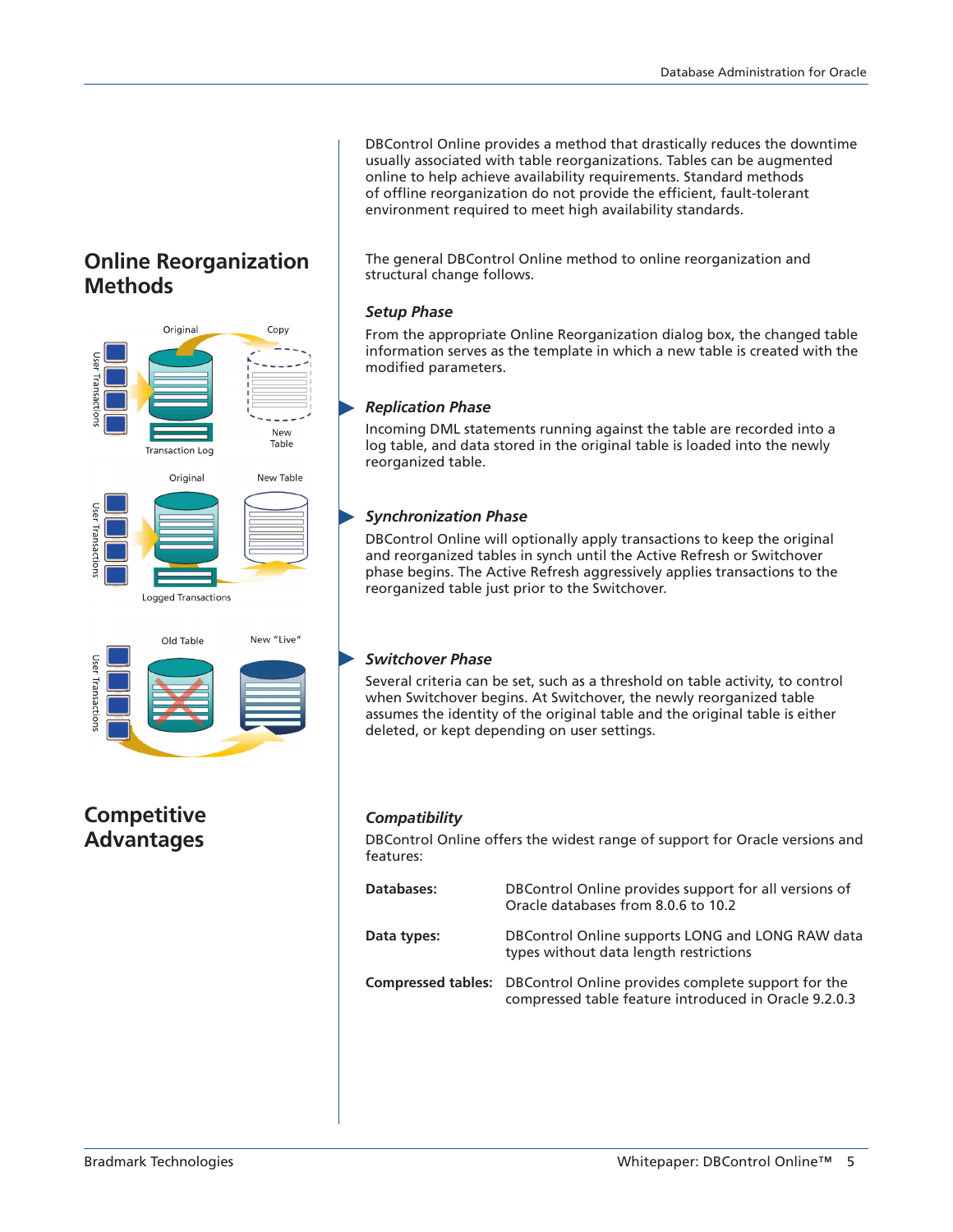# *Based on Oracle Technology*

Using Oracle's own technology provides Bradmark with a number of key advantages:

|                                                                   | <b>Reliability</b><br>All the procedures used in the replication and refresh<br>phases are based on Oracle approved methods and<br>procedures, not proprietary technology. DBControl<br>Online is as reliable as Oracle's technology.                                                                                                                                                                                                                                                                       |                                                                                                                                                                                                                                                                                                                                                                                                                            |  |  |
|-------------------------------------------------------------------|-------------------------------------------------------------------------------------------------------------------------------------------------------------------------------------------------------------------------------------------------------------------------------------------------------------------------------------------------------------------------------------------------------------------------------------------------------------------------------------------------------------|----------------------------------------------------------------------------------------------------------------------------------------------------------------------------------------------------------------------------------------------------------------------------------------------------------------------------------------------------------------------------------------------------------------------------|--|--|
|                                                                   | <b>Speed</b>                                                                                                                                                                                                                                                                                                                                                                                                                                                                                                | The use of internalized triggers rather than external<br>triggers or redo-log accesses makes the product faster<br>than competitors' products. Using Oracle's replication<br>technology minimzes the transactions replicated,<br>thereby improving both speed of replication and<br>database performance overhead.                                                                                                         |  |  |
|                                                                   | <b>Robustness</b>                                                                                                                                                                                                                                                                                                                                                                                                                                                                                           | The architecture of the product is ideally suited to<br>large tables with heavy transaction loads. There is<br>extensive protection against "ORA-1555: Snapshot too<br>old" errors during the online reorg/structure change<br>process.                                                                                                                                                                                    |  |  |
|                                                                   | Ease of<br>management                                                                                                                                                                                                                                                                                                                                                                                                                                                                                       | Unlike products that are dependent on redo logs,<br>there is no burden of planning a redo log strategy or<br>significantly increasing redo log sizes to accommodate<br>the demands of a reorganization. DBControl Online<br>uses rollback segments which are less intrusive and<br>easier to tune. The product accommodates small<br>rollback segments and only requires one large rollback<br>segment per reorganization. |  |  |
| <b>Additional Online</b><br><b>Functionality</b>                  | <b>Integrated Alert and Dispatch Capabilities</b><br>When used in conjunction with Bradmark's Surveillance product, DBControl<br>Online provides integrated alerting mechanisms, providing the DBA with<br>real-time feedback on the progress of the reorganization process. These<br>alerts generate standard pop-up messages, send emails or SNMP traps, send<br>Tivoli or OpenView events, or generate external scripts. Multiple alerts and<br>actions can be generated, as well as being time-delayed. |                                                                                                                                                                                                                                                                                                                                                                                                                            |  |  |
|                                                                   | <b>Online Job History</b><br>The Online Job History window gives you the ability to view previous runs<br>of online jobs. This feature is useful for planning future reorganizations, or<br>estimating the time of a reorg and other online jobs.                                                                                                                                                                                                                                                           |                                                                                                                                                                                                                                                                                                                                                                                                                            |  |  |
|                                                                   | <b>Multi-Object Online Reorg</b><br>DBControl Online provides the ability to select multiple tables and<br>reorganize them. Depending on the desired performance, you can<br>reorganize all of the tables in a tablespace or set any number of tables to<br>reorganize at one time.                                                                                                                                                                                                                         |                                                                                                                                                                                                                                                                                                                                                                                                                            |  |  |
| <b>Additional Database</b><br><b>Administration Functionality</b> | In addition to the main online reorganization and partition management<br>functionality, DBControl Online provides a rich set of database management<br>features that will ease or eliminate error-prone or time-consuming tasks.                                                                                                                                                                                                                                                                           |                                                                                                                                                                                                                                                                                                                                                                                                                            |  |  |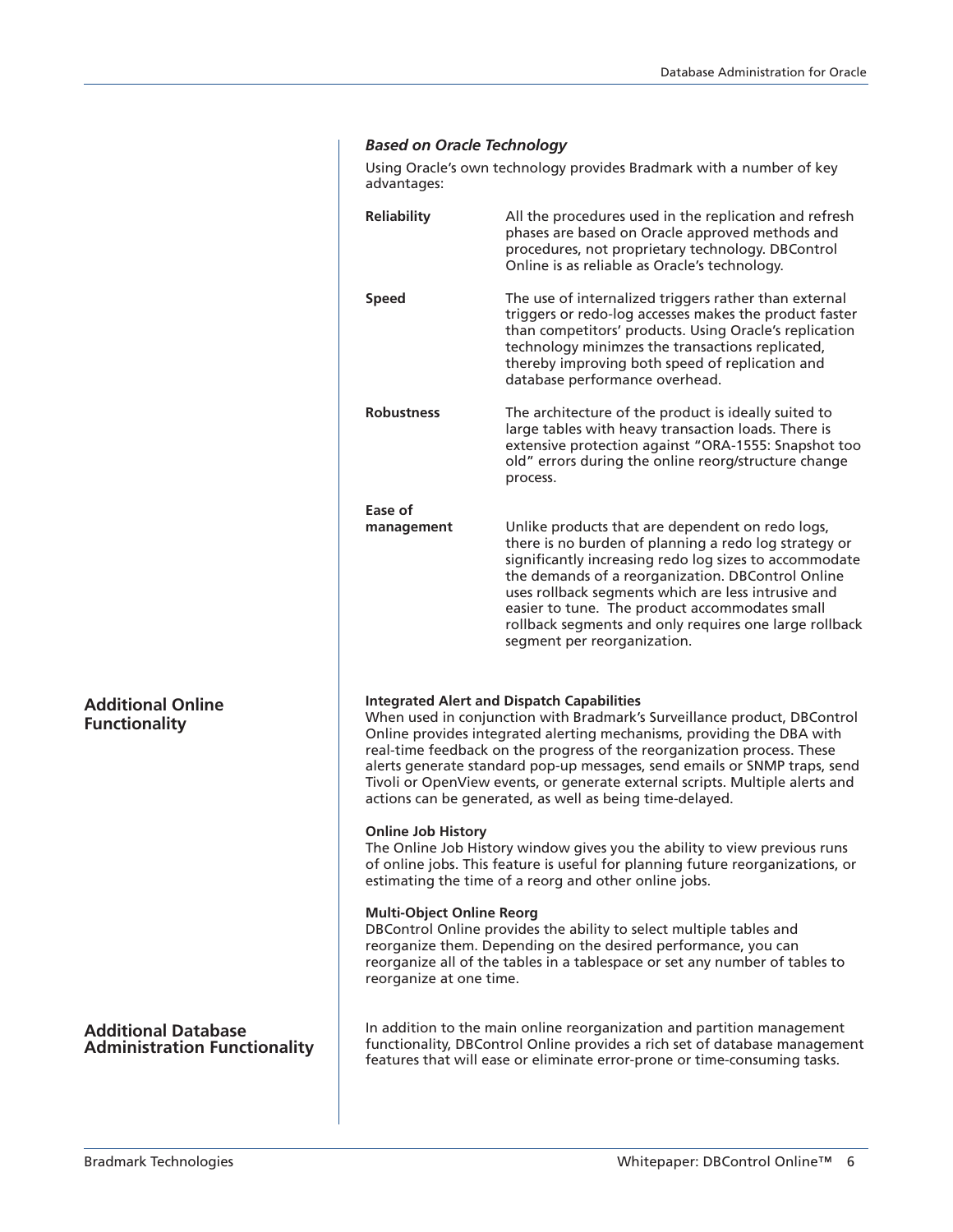# **Additional Database Administration Functionality**

*(continued)*

### **Tablespace Map**

The Tablespace Map can help the DBA identify objects with incorrect storage parameters, while reorganization features are used to correct and prevent space allocation problems. Once the objects in need of reorganization have been identified, DBControl can reorganize or restructure by either traditional or online methods.

### **Offline Reorganization**

For a traditional Object Reorganization, DBControl uses an unload/ reload facility that employs the Oracle Import and Export Utilities, which ensures that all referential integrity, privileges, indexes, and dependent objects are intact upon completion of the reorganization. The Tablespace Reorganization feature provides fast, traditional reorganizations when the majority of the objects in a tablespace need reorganizing. Utilizing DBControl's unload/ reload facility, all objects in the tablespace are unloaded, dropped, recreated, and reloaded as a group rather than one at a time. The DBA may specify new storage parameters for any tablespace, table, index or cluster. DBControl rebuilds the tablespace and associated objects, either immediately or by creating a script file, or, it can be scheduled to perform the reorganization in the future.

#### **Diagnostics**

Is space being used efficiently? DBControl's Diagnostics can spot problems such as inefficient indexes, row chaining in tables that can cause significant performance degradation, and tables and indexes that have never had the "Analyze Statistics" command run on them, leading to poor query plans with the cost-based optimizer. Diagnostics can be run for a table, index, or entire tablespace.

# **Trend Analysis**

The Trend Analysis feature can be used to increase space efficiency and performance by enabling DBAs to highlight current space utilization problems, make accurate estimates for future space requirements, and identify index inefficiencies. To accomplish this, DBControl stores the statistics from Oracle's ANALYZE statement in a table-based repository that provides a powerful graphical interface to graph these statistics over time. The DBA can then use these statistics as a basis for new storage parameters; including when to reorganize an object with the Object Reorganization feature, determine when rebuilding or coalescing an index is needed, determine if an index is the right type, or if the database block size needs to be increased.

# **Schema Object Administration**

The power to administer all schema objects within the Oracle environment using a GUI that eases the efforts required to manage these objects. Use the Schema Object Administration option to reduce the requirement for the DBA to have a complete mastery of the Oracle Data Dictionary Language by providing the DBA a graphical user interface to create, alter, and drop schema objects.

#### **Schema Comparison**

Schema Comparison quickly pinpoints differences between test and production environments, avoiding availability problems when differences prevent users from entering data. A comparison of the schema object's structure is performed, which includes identifying missing columns with different data types, missing constraints and/or different storage parameters. The Initialization File Comparison feature is used to detect differences between parameter settings, which could contribute to availability and/or performance problems.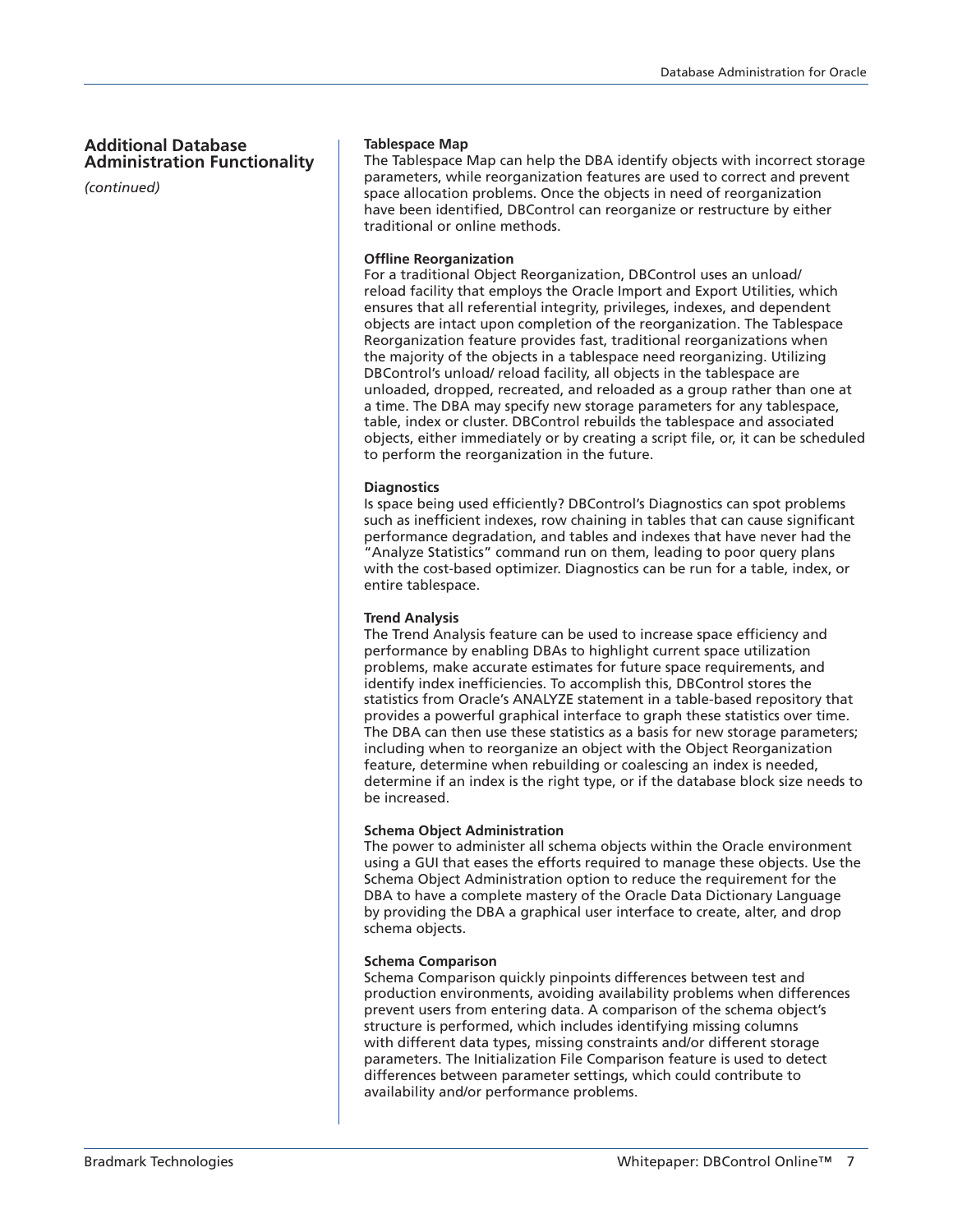## **SQL Tuning**

Tuning an Oracle database should be a holistic approach that includes tuning the application and database design, the SQL, memory allocation, I/O, and resource contention. With the SQL Tuning feature, statements can be tuned during the application development phase, or problem statements can be isolated during the testing or production phases.

### **Security Administration**

Administering Oracle security is one of the most tedious tasks faced by DBAs. DBControl provides an easy-to-use method for administering Oracle security, which includes creating, altering, and dropping users, roles, and profiles, in addition to granting and revoking system or object privileges.

## **Scheduler**

Some DBA tasks can be time-consuming so it is preferable to schedule these tasks and run them automatically during off-peak hours, resulting in tremendous gains in DBA and database productivity. The flexible scheduling system allows administrators to submit jobs immediately or on a regular or repeated schedule, such as a day of the month or on a specific date.

When you run a book club, the database that tracks your customers' orders is the lifeblood of your business. If you are the biggest book club in Europe, with more than 3.7 million members, that database is very big and very busy. With data getting constantly added, changed, and deleted, this SAP system and the underlying Oracle database at the heart of Bertelsmann's Book Club becomes more and more fragmented. This fragmentation in turn leads to degradations in performance, as well and increased storage requirements.

In a previous 12 month period, the Book Club took the database down 12 times to do table reorganizations. Each time, the database was down for between 12 and 20 hours. Even though these downtimes took place on Sundays, it meant that the telephone sales operation could not access all information needed by the customer purchase order system. With the rate of growth of the database, and the added fragmentation caused by archiving, it was clear that a product was needed that would allow the company to carry out all these reorganizations online.

# *Finding a solution*

This decision of the online reorganization tool involved multiple parties. Arvato Systems host and manage the database servers, and would be using the product on a daily basis, so it was important to have their buy-in. Sun, the hardware partners, had implemented a mirrored database solution, and it was important to ensure that any reorganization product did not conflict with this mirroring capability. As well as finding the right product, Bertelsmann Book Club also needed to find a partner who could provide multiple levels of support to the different organizations involved.

The first product that was considered was BRSPACE, the SAP utility. While BRSPACE handled most situations well, it couldn't reorganize any tables with LONG and LONGRAW data types. Although less than 5% of the tables have LONG and LONGRAW data types, they are among the biggest and busiest tables in the database. The time Bertelsmann would need to reorganize these tables would mean 150 hours of downtime. In addition, two of these tables become too big to reorganize even in the longest downtime period during the year. As a result, Bertelsmann looked for a tool that could handle all their tables.

# *Business Case Study:* **Bertelsmann Book Club**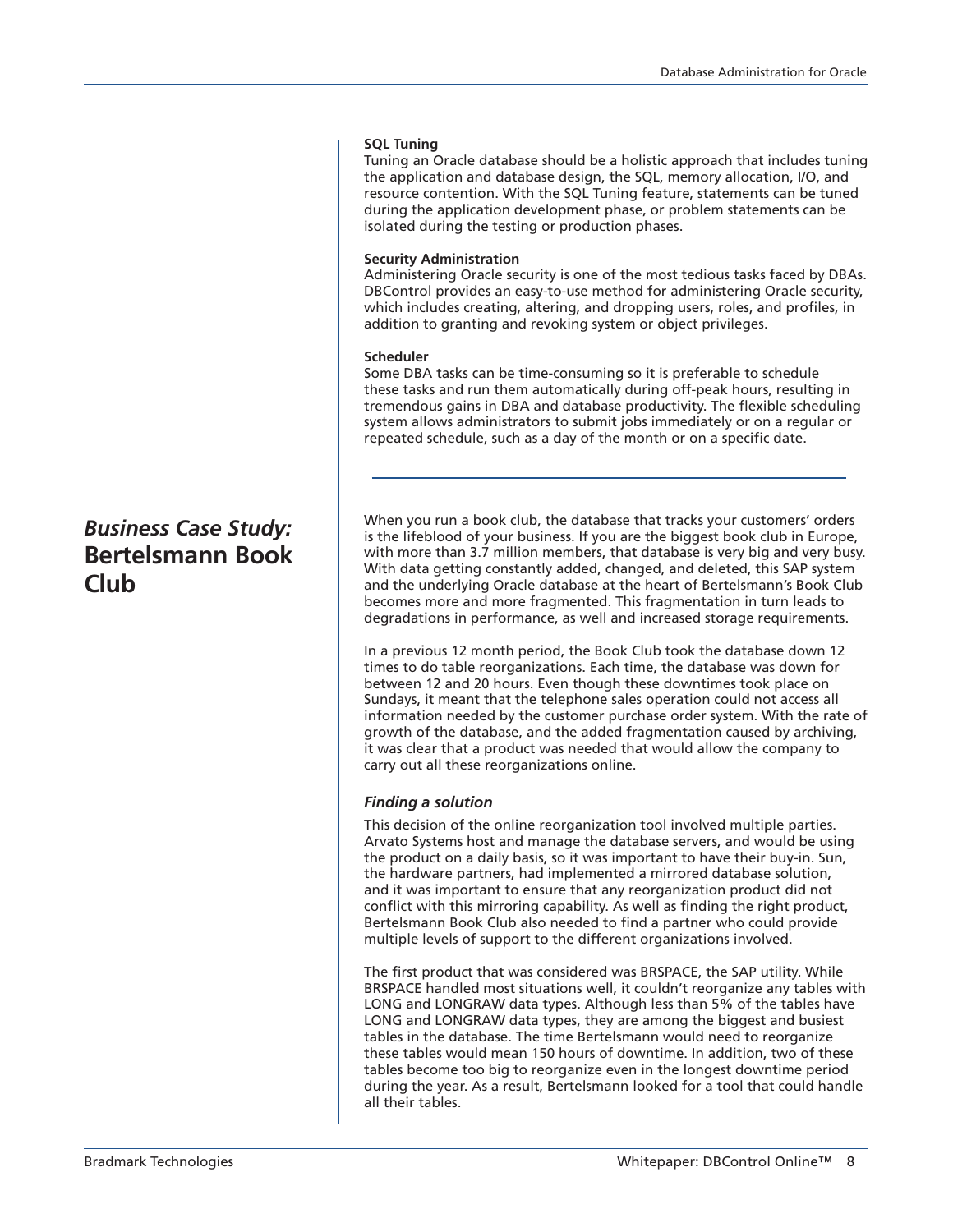One of the most important criteria for us was that the tool had to be SAP approved. Bradmark's DBControl Online product had not only been given a positive endorsement through the SAP Integration Assessment from SAP Labs in Walldorf, but SAP Packaged Services in the UK had decided to use the product for the Oracle Online Reorganization Packaged Service. This gave Bertelsmann a lot of confidence that the product was robust, which was undoubtedly the most important criterion in the decision process.

Another key criterion for the product selection was the compatibility with the mirroring tool, as this provided the backup and recovery solution. The mirroring tool, Libelle, relies on the redo log to recreate the mirror image. As a result, Bertelsmann were hesitant to consider any tool that relied on the redo logs for synchronization, as there would have been a great deal of additional testing required to ensure full compatibility between the two products. Fortunately, the Bradmark product uses Oracle's materialized view to synchronize the tables, which not only did not conflict with the mirroring tool, but is also the methodology that is endorsed by Oracle and SAP.

Together with Arvato and Bertelsmann Book Club, Bradmark proved the value of the DBControl Online product in the QA environment. While the standard settings proved fine for most of the tables being reorganized, there were a number of very large tables with LONGRAW values where the standard settings were not giving the optimum performance. Bertelsmann Club, Arvato and Bradmark worked together to tune the configuration parameters to provide the maximum performance for the different profiles of tables that needed to be reorganized.

|                        | <b>Size before</b> | <b>Size after</b> |                | $\mathbf{O}_\mathbf{O}$ |
|------------------------|--------------------|-------------------|----------------|-------------------------|
| <b>Table</b>           | (MB)               | (MB)              | <b>Savings</b> | <b>Savings</b>          |
| <b>CCITCTS/SRSTRAT</b> | 3632               | 1679              | 1953           | 54%                     |
| TST03                  | 7800               | 4560              | 3240           | 42%                     |
| <b>VBUP</b>            | 19101              | 17560             | 1541           | 8%                      |
| <b>LIPS</b>            | 74023              | 75400             | $-1377$        | $-2\%$                  |
| CE1Z001                | 35742              | 16289             | 19453          | 54%                     |
| <b>VBFS</b>            | 31992              | 30449             | 1543           | 5%                      |
| <b>OMEL</b>            | 13789              | 12812             | 977            | 7%                      |
| <u>ZYYCS IF RETURN</u> | 2390               | 664               | 1726           | 72%                     |
| <b>CCITCTS/OM RET1</b> | 311                | 97                | 214            | 69%                     |
| <b>CCITCTS/OMCTR13</b> | 742                | 195               | 547            | 74%                     |
| S <sub>262</sub>       | 14726              | 8489              | 6237           | 42%                     |
| <b>VBPA</b>            | 58007              | 36440             | 21567          | 37%                     |
| <b>MSEG</b>            | 12656              | 8720              | 3936           | 31%                     |
| <b>VEDA</b>            | 3828               | 3800              | 28             | 1%                      |
| <b>LIKP</b>            | 9882               | 7720              | 2162           | 22%                     |
| <b>VRPMA</b>           | 9335               | 7240              | 2095           | 22%                     |
| <b>VAPMA</b>           | 16562              | 13200             | 3362           | 20%                     |
| <b>VLPMA</b>           | 9179               | 7080              | 2099           | 23%                     |
| <b>BSIS</b>            | 12773              | 10160             | 2613           | 20%                     |
| <b>Total</b>           | 336470             | 262554            | 73916          | 22%                     |

# **Storage savings**

The DBControl Online product proved itself in the QA environment, and was taken into production in March 2005. Since then, they have reorganized many tables online. The reorganization has been carried out on SD, MM, PS, FI, CO modules on the R/3 System, and BW and SEM modules in our BW environment. Although all the reorganization will have some impact, it is of course the large tables where this impact is most visible. Below are some of the initial results seen from the experience with DBControl Online on our SAP R/3 system. (See *Fig. 1)*

Although the reorganization can be done on any and all of the tables, Bertelsmann Club decided to focus on tables larger than 1 GB, of which there are approximately 300. Since the other tables will be left untouched, the total storage savings expected after a full reorganization of the 300 tables is 750 Gbytes, or 15% of the total database size. Since there is a disaster recovery machine as well as a QA

environment, both of which are replicas of the production environment, the total space savings in all 3 environments is expected to be 2.2 Terabytes.

# **Benefits**

*Fig. 1*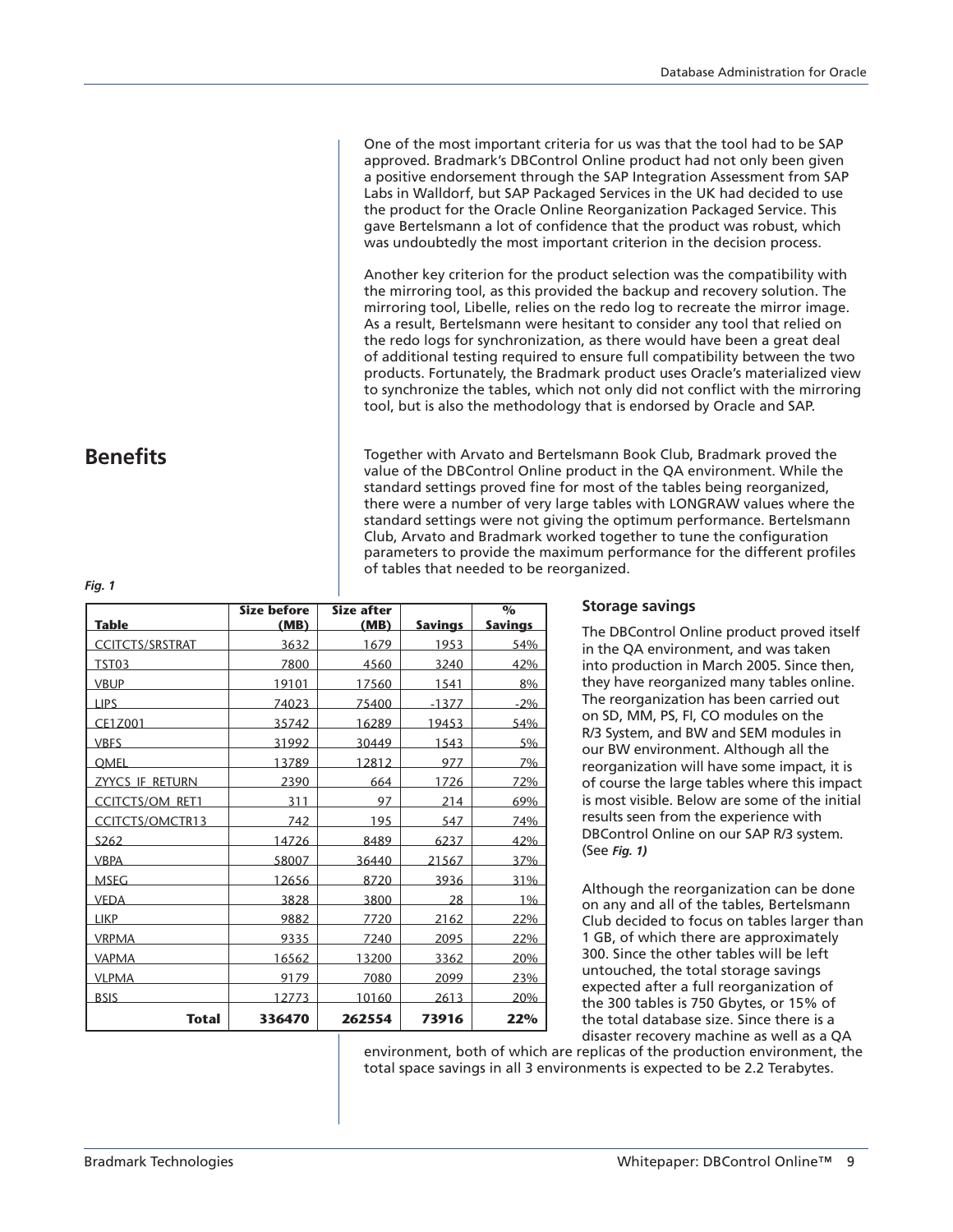#### **End user response time**

The improvement of end-user response time in a production environment is almost impossible to ascertain, mostly because of the many variables that contribute to the end-user response time, including number of transactions, type of transactions, overall CPU load, network performance etc. In the analysis that was carried out at Bertelsmann Club, it became clear that a significant percentage of the response time was being spent in database operations. Part of this was due to SQL statement inefficiencies, which were tuned. Another major improvement carried out was the rebuilding of the indexes. Since the DBControl Online solution recreates the index during the table reorg, the index rebuilds have now been replaced with table reorganisations. Because of the performance improvements, the tables are reorganized on a frequent basis. Of the 300 tables, 50 are reorganized on a weekly basis, 200 on a monthly and 50 on a quarterly basis.

In order to try and factor out the effect of the other parameters, the runtime for a billing process that relied on table VBFA was measured and averaged over 14 days before the reorganization, and over 14 days after the reorganization of the key billing table. The reorganization reduced the storage requirements for this table from 139 GB to 110 GB. The runtime measurements showed the following results:



Throughput for billing run before and after reorganization

Although the throughput varies with the number of bills being processed, one can see that the average throughput after the reorganization was 50% higher than after the reorganization with a similar number of bills being processed. This resulted in shorter batch runtimes overnight and more consistent completion of processing in the timescales allowed.